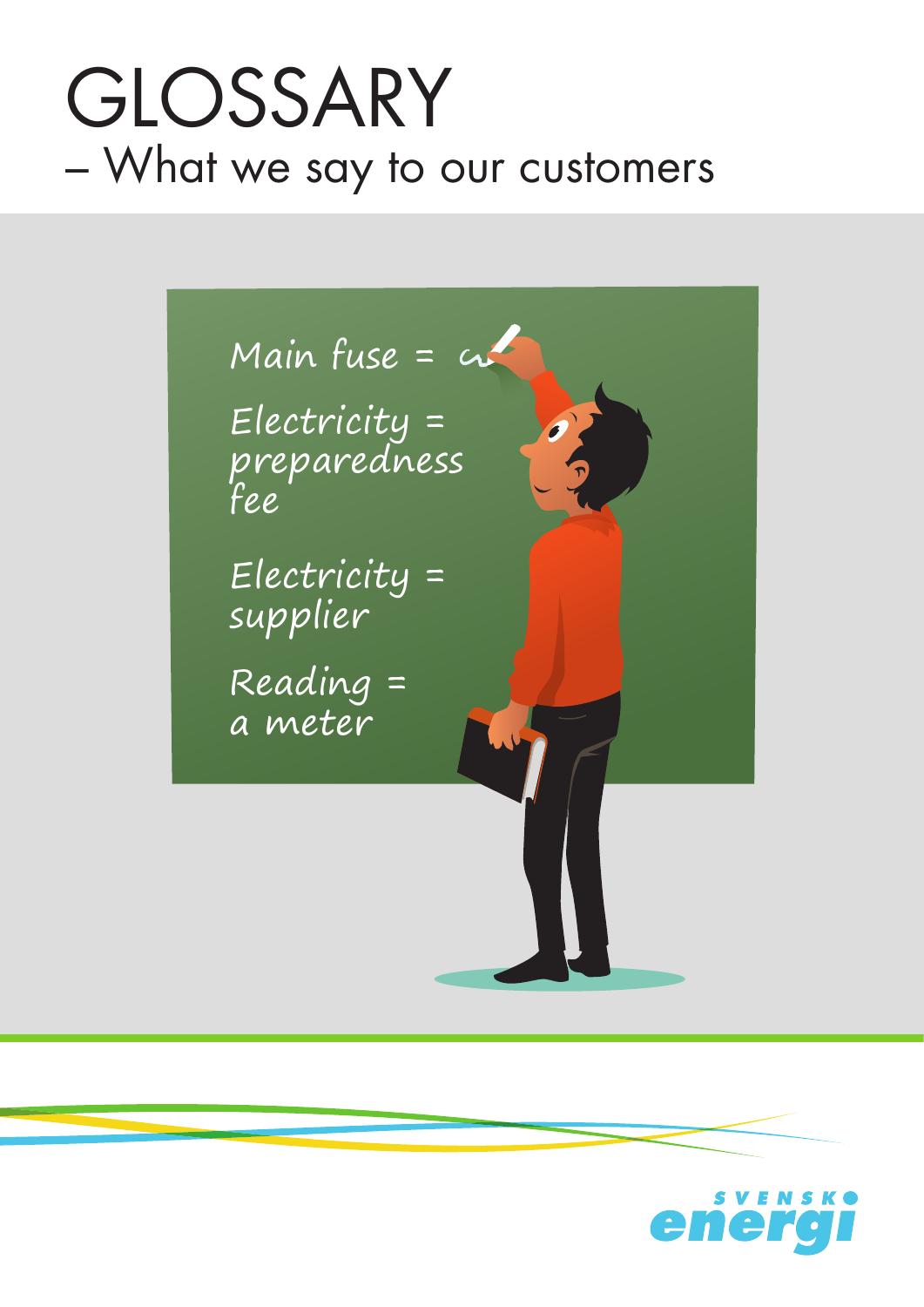Abonnemang / Subscription

Allmänna avtalsvillkor / General contractual terms and conditions

Anläggning / Electrical installation

Anläggningsadress / Electrical installation address

Anläggnings id, anl id / Electrical installation specification

Anvisat elhandelsföretag / Default electricity supplier

Anvisningspris / Default rate

Användning; avläst / Actual electricity usage

Användningsprofil eller -kurva / Load profile or curve

Avläsning / Meter reading

Avläsning; fjärr- / Remote meter reading

Avläsning; manuell / Manual meter reading

Avläsning; slut- / Final reading

Bekräftelse (-brev) / Confirmation (letter)

### Terms **Explanations**

The fixed fee you pay for access to the electricity network is called a "Subscription". This is specified on the invoice you receive from the network operator.

An agreement between the Swedish Consumer Agency and the electricity companies, that is applicable to this industry.

The electrical installation in your home, i.e. electrical wires, switches and sockets.

The street address for your electrical installation.

A code for your electrical installation that the network operator uses to identify which installation is yours. The electrical installation specification is printed on your invoice. Your installation specification and your area specification together form a unique identification code, which you must quote when you change electricity supplier.

The electricity supplier that sells electricity to you, unless you specify a supplier of your own choice. Your network operator is responsible for providing you with a default electricity supplier.

If you decide no to sign an electricity supply contract with a fixed or variable rate you will pay what is called a default rate.

The electricity you have used according to your meter.

This shows how your use of electricity varies during the year.

The numbers on your electricity meter are read to calculate how much electricity you use.

The numbers on your electricity meter are read automatically.

Either you or someone from your network operator reads your electricity meter.

A final reading of your electricity meter, for example, when you give notice to cancel your network contract, or when your electricity meter is replaced.

A letter stating what has been agreed between you and the network operator or you and the electricity supplier.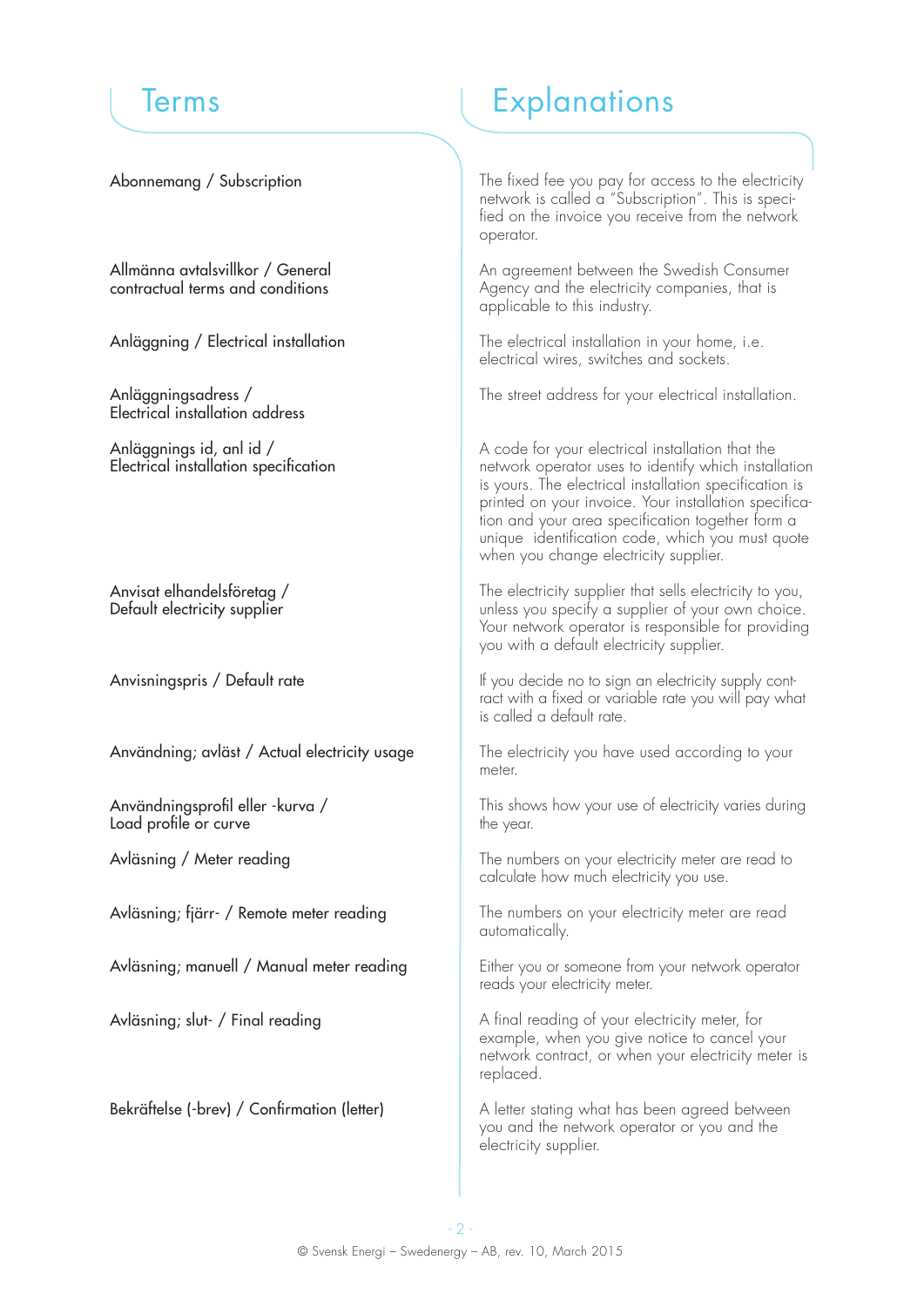Betalningsansvarig / Liable for payment

Elberedskapsavgift / Electricity preparedness fee

Elcertifikatskostnad / RECs cost

Elhandel / Electricity supply

Elhandelsavtal / Electricity supply contract

Elhandel; beräknad årskostnad / Electricity supply – estimated annual cost

Elhandelsföretag / Electricity supplier

Elmarknad / Electricity market

Elmätare / Electricity meter

Elnät / Power transmission and distribution network

Elnätsavtal / Network contract

Elnätsföretag / Network operator

## Terms **Explanations**

The person who signed the contracts with the network company and the electricity supplier is liable to pay for the services.

This is a fee imposed by the government that covers the cost of providing society with electricity in times of emergency or war.

A statutory cost imposed by your electricity supplier to encourage the development of electricity production from environmentally-friendly sources. This cost varies from supplier to supplier, and can either be included in the electricity price or be shown separately.

The cost of the electricity you have used is specified under the heading "Electricity supply" on the invoice that you receive from your electricity supplier.

A contract with your electricity supplier for the price of the electricity you use, and e.g. information on the expiry date.

An estimate of the total amount you pay your electricity supplier in one year.

The company from which you purchase your electricity.

The market for the trading of electricity, where customers and vendors reach price agreements.

The amount of electricity you use is measured by an electricity meter. The amount is specified in kilowatt hours (kWh).

The amount you pay for the subscription and the transmission of electricity to your home is specified under the heading "Power transmission and distribution network" on the invoice that you receive from your network operator.

To have a supply of electricity to your home, you must sign a contract with the network operator that is responsible for the transmission of electricity to your home.

The company with which you have signed a network contract. The network operator owns and maintains the power lines to your home, and is responsible for measuring your electricity consumption.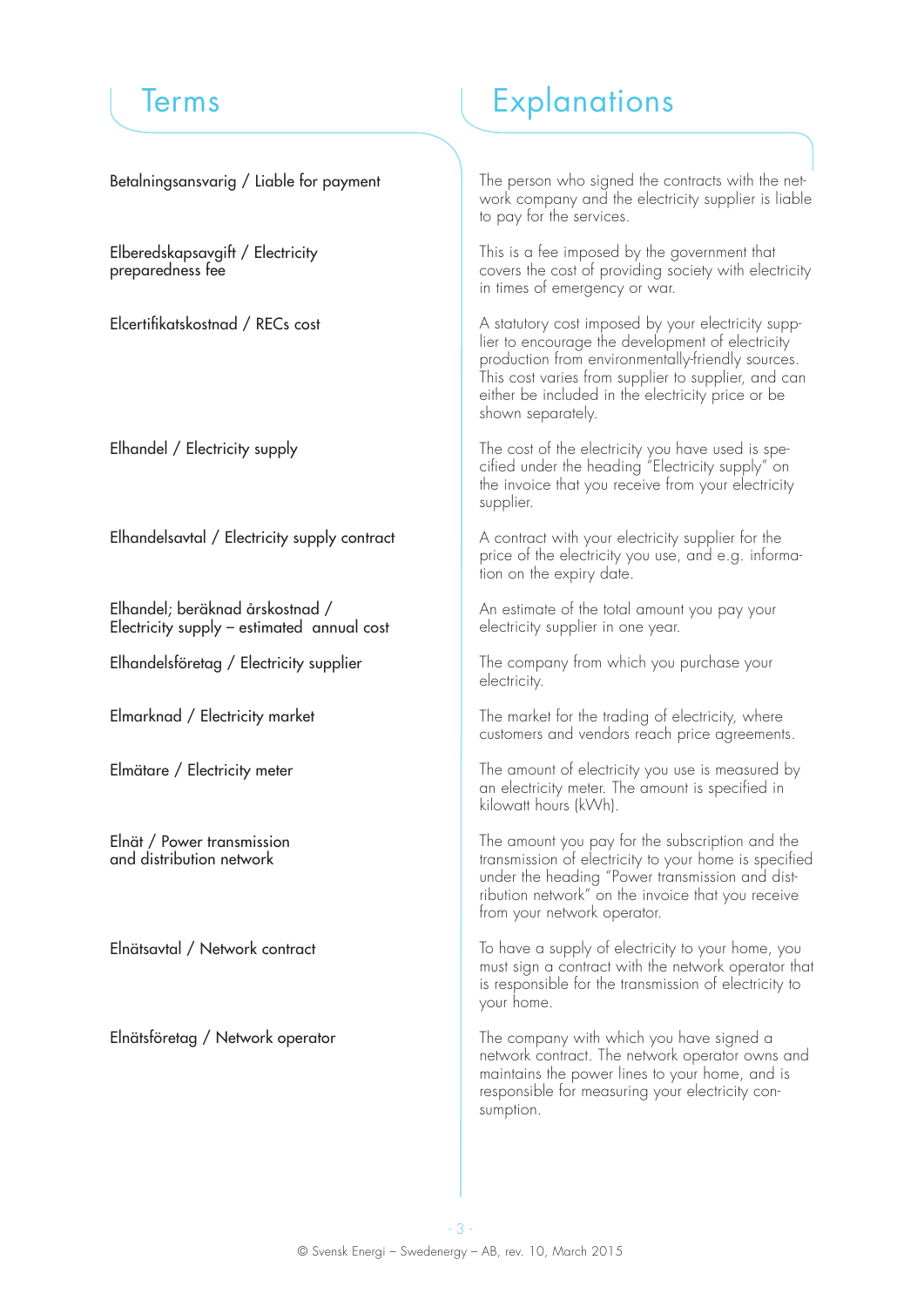Elnät; beräknad årskostnad / Power transmission and distribution network – estimated annual cost

Elområden / Bidding areas

Elsäkerhetsavgift / Electrical safety tax

Elöverföring / Electricity transmission and distribution

Energiskatt / Energy tax

Faktura / Invoice

Fast avgift / Fixed fee

Fast elpris / Fixed electricity rate

Huvudsäkring / Main fuse

Högpris / Peak load price

### Terms **Explanations**

An estimate of the total amount you pay your network operator in one year.

From 1 November 2011 four bidding areas will be introduced in Sweden, by the Swedish Transmission System Operator – Svenska Kraftnät. As a result of this different electricity prices might occur within theese areas at different times. In bidding areas with electricity supply exceeding the demand prices will most probably become lower than in areas with the opposite conditions. Bidding areas are introduced in order to give long-term price signals that provide incentives for efficient location of electricity production and consumption, and for reducing the bottlenecks in the transmission network.

A tax imposed by the government to finance the maintenance and improvement of safety levels in the transmission and distribution network.

The transmission of electricity through the distribution network to your home. The cost of this service is specified as "Electricity transmission" on the invoice you receive from the network operator.

A government tax on electricity consumed (expressed as "öre per kWh").

Your network operator is responsible for reading your electricity meter at least once a month. The meter reading forms the basis for the invoice both from your electricity supplier and your network operator. However you will not necessarily receive monthly invoices.

A fixed fee that your electricity supplier may charge.

A fixed electricity rate means that the price you pay for your electricity, stated in the contract between you and your electricity supplier, will be fixed for a specific period of time – usually one, two or three years.

A technical device that limits the amount of electricity you can use as a maximum at any one time. The main fuse is usually located next to the electricity meter and the fuse rating (measured in ampere) determines how much you pay for your subscription.

Electricity price during periods when the transmission and distribution network is exposed to peak loads, i.e. when a lot of electricity is being used in Sweden.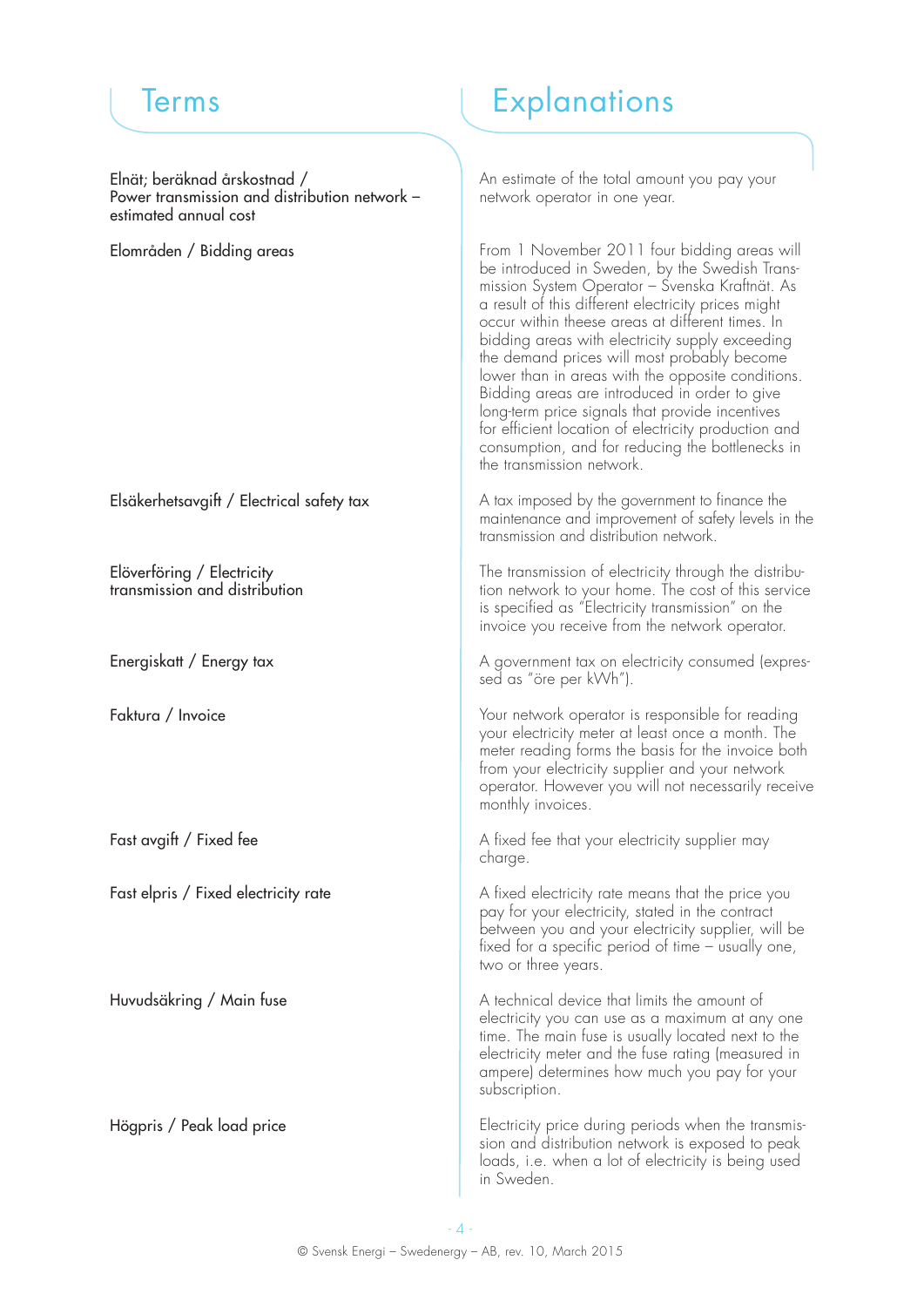Inflyttningsavgift / Moving fee

Jämförpris / Price comparisons

Kilowattimme kWh / Kilowatt hours kWh

Konsumenternas energimarknadsbyrå / The Consumer Energy Markets Bureau

Lågpris / Base load price

Mätarställning; avläst / Actual meter reading

Nätområde / Network area

Nätpris / Distribution charges

Nätägare / Network owner

Nätövervakningsavgift / Network monitoring fee

Områdes id / Area specification

### Terms **Explanations**

A fee that your network operator may charge to connect your system when you move in.

Electricity price comparisons allow you to compare the price of electricity from different suppliers. Price comparisons are made in öre/kWh and include all variable and fixed fees plus energy tax and VAT. Network fees are not included. Price comparisons are given for three different electricity consumption levels; 2,000, 5,000 and 20,000 kWh/year. Price comparisons are available e.g. at www.elpriskollen.se

A measurement of how much electricity you have used. Your electricity meter measures kilowatt hours. A kilowatt hour is used e.g. when a 40-watt light bulb is on for 25 hours.

The Consumer Energy Markets Bureau is an independent office that among others gives consumers free help and guidance on different electricity marketrelated matters. The objective of the Bureau is to promote greater consumer protection.

Electricity price during periods when the transmission and distribution network is exposed to base loads, i.e. when a relatively small amount of electricity is being used in Sweden.

The consumption shown on your electricity meter on the date it is read.

A geographic area in which a network operator is responsible for maintaining and operating the electricity network.

The price you pay to your network operator. The price often consists of a fixed fee for the subscription and a variable fee for distribution.

See Network operator.

A fee imposed by the government for the regulation of the power transmission and distribution network and network operators.

A code, consisting of three letters, that indicates the location of your electricity installation in Sweden. Your system specification and your area specification together form a unique identification code for your electricity installation, which you must quote when you change electricity supplier. The "Area specification" is printed on your invoice.